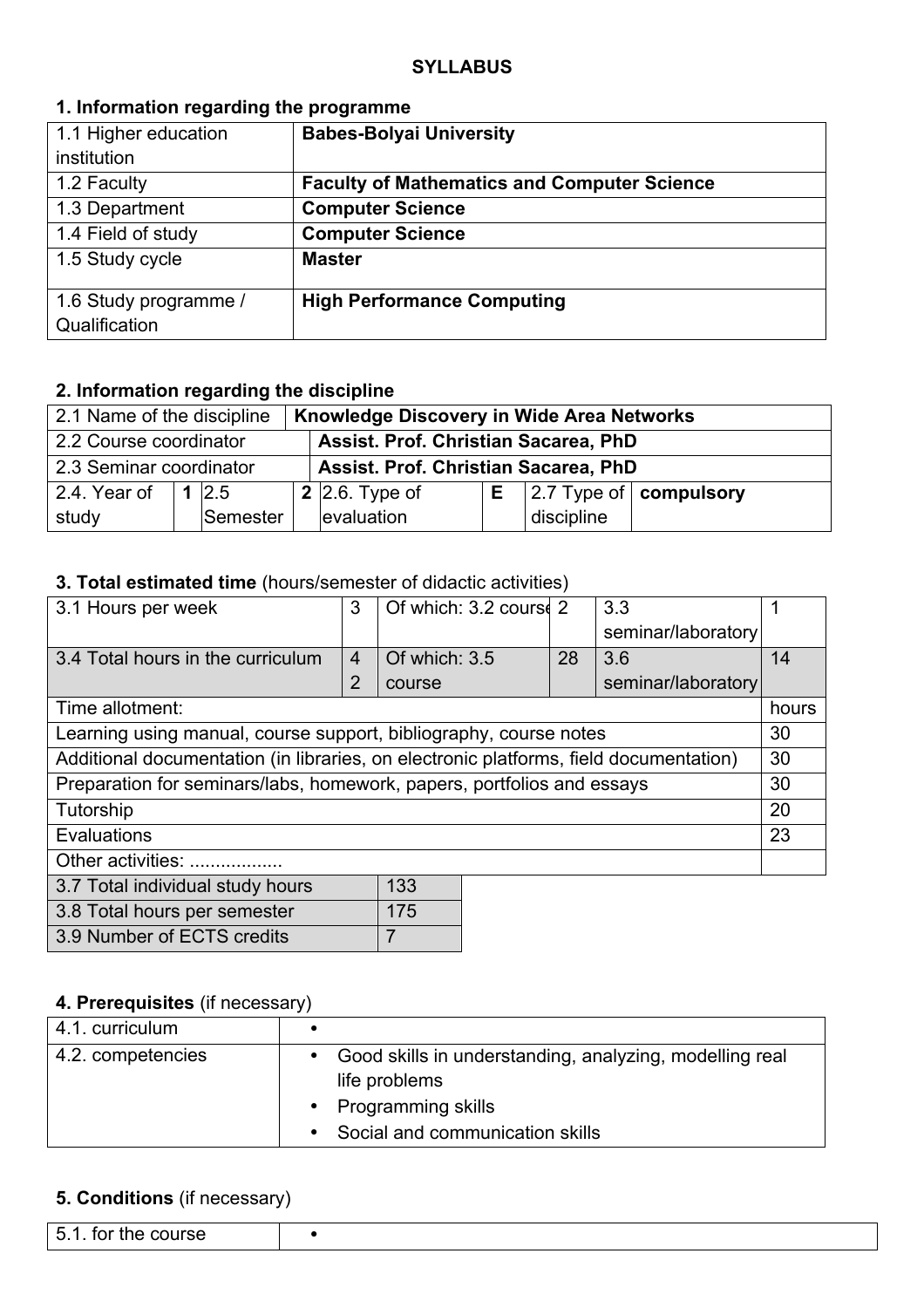| for the seminar /lab<br>5.2. |  |
|------------------------------|--|
| activities                   |  |

# **6. Specific competencies acquired**

**Professiona**

|                          |           | to offer the main conceptual and computational tools of Artificial Intelligence                    |
|--------------------------|-----------|----------------------------------------------------------------------------------------------------|
| tenci<br>ဖိ              |           | develop skills for coping with real world problems                                                 |
| compe                    |           | develop research abilities                                                                         |
|                          | $\bullet$ | Ability to analyze a large amount of information                                                   |
| ransversal<br>ompetencie |           | Ability to communicate with non-experts and to find altogether solutions for real-life<br>problems |

# **7. Objectives of the discipline** (outcome of the acquired competencies)

| 7.1 General objective of<br>the discipline  | To introduce the student to a broad range of information<br>representation models drawn from the fields of information<br>science, computer science, semiotics, philosophy, cognitive<br>psychology, and artificial intelligence.<br>To introduce a formal method of qualitative data analysis.<br>To provide practical experience with basic data analysis<br>techniques, such as selection, grouping and scaling of features. |
|---------------------------------------------|---------------------------------------------------------------------------------------------------------------------------------------------------------------------------------------------------------------------------------------------------------------------------------------------------------------------------------------------------------------------------------------------------------------------------------|
| 7.2 Specific objective of<br>the discipline | To develop the student's ability to understand the problems<br>$\bullet$<br>involved in the formalization of <i>informal</i> data.<br>To teach practical skills of using the computer software DIAGRAM,<br>$\bullet$<br>ANACONDA, and TOSCANA.<br>To provide practical experience with techniques of structuring<br>graphical representations.<br>To provide insights into the formal structure of classification<br>systems.   |

## **8. Content**

| 8.1 Course                                                                                                                                                                                                                  | <b>Teaching methods</b>                   | <b>Remarks</b> |
|-----------------------------------------------------------------------------------------------------------------------------------------------------------------------------------------------------------------------------|-------------------------------------------|----------------|
| 1. Introduction: Data, Information, and<br>Knowledge. What is data? Information?<br>Knowledge? How are they represented?<br>Information access and information usage,<br>The interdisciplinarity of information<br>science. | Lectures, presentations.<br>conversations |                |
| 2. Introduction in Knowledge Management.<br>Acquisition, representation and computing<br>of knowledge. Knowledge bases for<br>constructions.                                                                                | Lectures, presentations,<br>conversations |                |
| 3. Formal Concept Analysis (FCA). The<br>pragmatic approach.                                                                                                                                                                | Lectures, presentations,<br>conversations |                |
| 4. FCA. Context, concept, diagrams                                                                                                                                                                                          | Lectures, presentations,<br>conversations |                |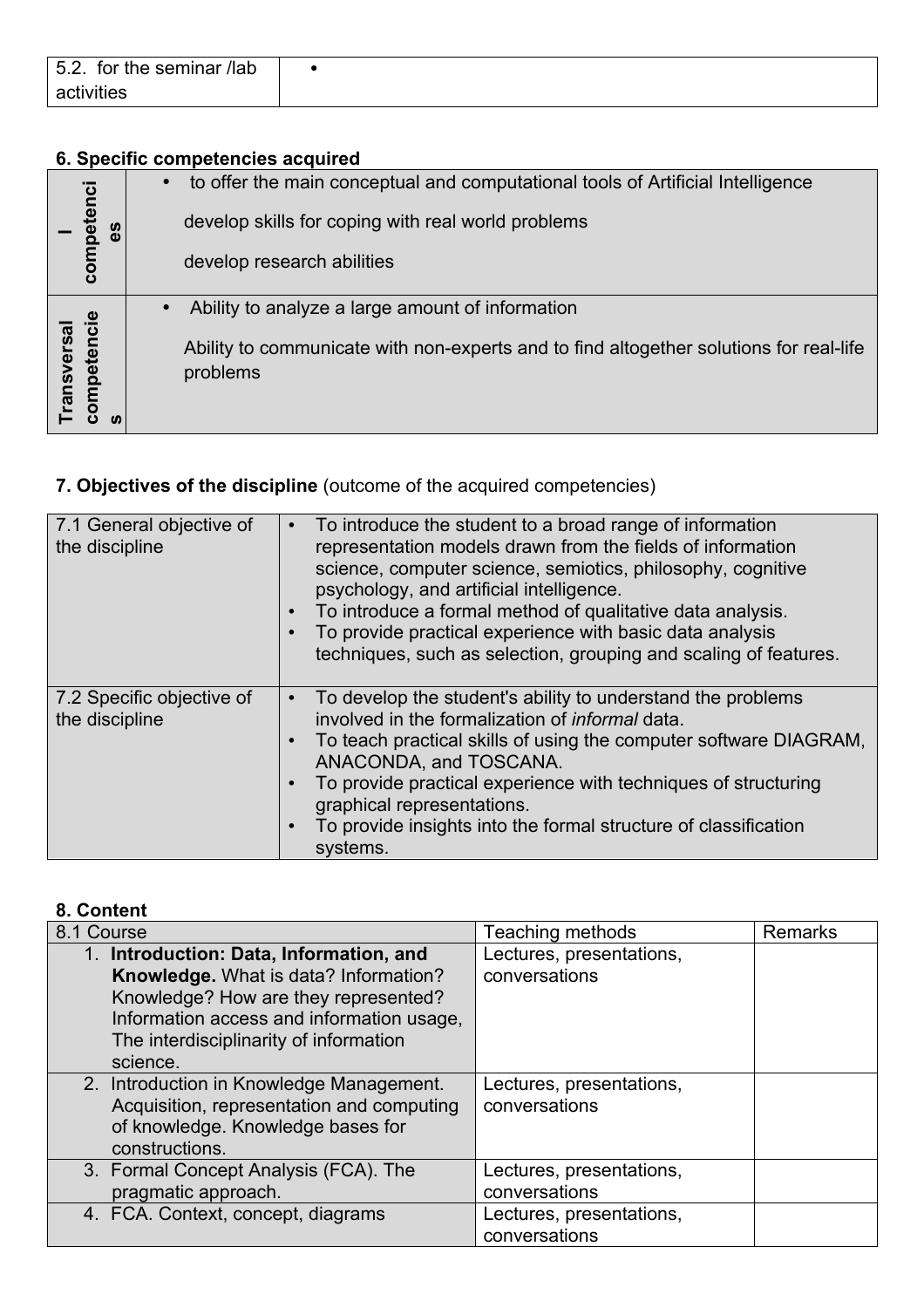| 5. Order relations                         | Lectures, presentations, |
|--------------------------------------------|--------------------------|
|                                            | conversations            |
| 6. Many-valued contexts. Scaling           | Lectures, presentations, |
|                                            | conversations            |
| 7. Conceptual hierarchies. Diagram. How to | Lectures, presentations, |
| draw a nice diagram?                       | conversations            |
| 8. Implications.                           | Lectures, presentations, |
|                                            | conversations            |
| 9. Association rules.                      | Lectures, presentations, |
|                                            | conversations            |
| 10. Conceptual Knowledge Processing.       | Lectures, presentations, |
|                                            | conversations            |
| 11. Factor analysis                        | Lectures, presentations, |
|                                            | conversations            |
| 12. Ordinal factor analysis                | Lectures, presentations, |
|                                            | conversations            |
| 13. Knowledge Management Systems           | Lectures, presentations, |
|                                            | conversations            |
| 14. Conceptual Knowledge Acquisition       | Lectures, presentations, |
|                                            | conversations            |

Bibliography

- 1. Bernhard Ganter, Rudolf Wille, Formal Concept Analysis, Springer Verlag, 2000
- 2. Aldo de Moord, Wilfried Lex, Bernhard Ganter, eds., Conceptual Structures for Knowledge Creation and Communication, Springer LNAI 2746, 2003.
- 3. Bernhard Ganter, Aldo de Moord, eds., Using Conceptual Structures, Shaker Verlag, 2003.
- 4. Frank Vogt, Formal Concept Analysis with C++, Springer, 1996

Rokia Missaoui, Jürg Schmid, eds., Formal Concept Analysis, Springer LNAI 3874, 2006.

| 8.2 Seminar / laboratory                    | Teaching methods                | <b>Remarks</b> |
|---------------------------------------------|---------------------------------|----------------|
| 1. Working with small data sets             | projects, exercises, individual |                |
|                                             | study, homework assignments.    |                |
| 2. Diagram drawing. What is a nice diagram? | projects, exercises, individual |                |
|                                             | study, homework assignments.    |                |
| 3. ConExp, Toscana Suite                    | projects, exercises, individual |                |
|                                             | study, homework assignments.    |                |
| 4. Nested line diagrams                     | projects, exercises, individual |                |
|                                             | study, homework assignments.    |                |
| 5. My first knowledge management system     | projects, exercises, individual |                |
|                                             | study, homework assignments.    |                |
| 6. Mining associations                      | projects, exercises, individual |                |
|                                             | study, homework assignments.    |                |
| 7. Attribute exploration                    | projects, exercises, individual |                |
|                                             | study, homework assignments.    |                |

#### Bibliography

- 1. B. Ganter, G. Stumme, R. Wille, eds. Formal Concept Analysis: foundations and applications, Springer LNAI 3626, 2005
- 2. P. Becker, J. Hereth Correia: The ToscanaJ Suite for implementing conceptual information systems, in 1, pp. 324 - 348